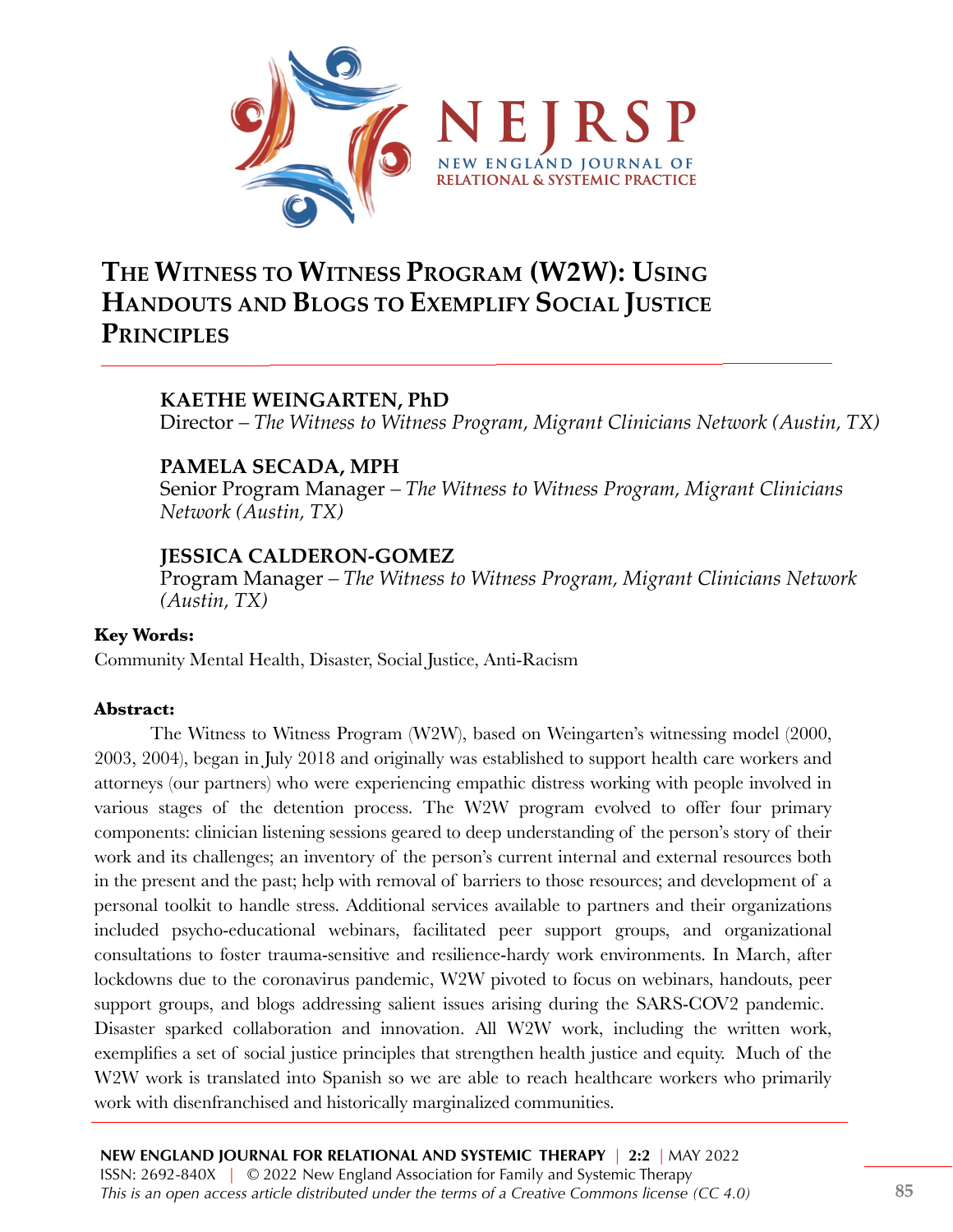#### **NEW ENGLAND JOURNAL OF RELATIONAL AND SYSTEMIC PRACTICE 2.2**

Little did Weingarten think when she raised her hand at a Sunday workshop in 2018 at a meeting of the American Family Therapy Academy (AFTA) that four years later, her question of curiosity would have launched a program, the Witness to Witness (W2W) program, that has now served thousands of health care workers who care for the most vulnerable among us (Weingarten, Galván-Durán, D'Urso, S., & Garcia, 2020). The people these clinicians serve are made vulnerable by specific policies that target them; they are not inherently vulnerable. In fact, at W2W, we believe that we see incredible determination, fortitude, and resilience to survive and even flourish under hugely challenging circumstances, amplified in the last few years by holdover policies under the former administration and exacerbated by the Covid pandemic.

The question Weingarten posed at the workshop was whether clinicians and attorneys at the US Southern border had support available to them, given how discouraged, demoralized, and often overwhelmed they were by the sheer number—not to mention the content—of horrific stories they heard, some of which related to governmental policies. She learned that there were no readily available services. "Meet me at the back of the room at the coffee break," she blithely offered Ms. Deliana Garcia, Director of International Projects and Emerging Issues at Migrant Clinicians Network. Within a month, the Witness to Witness Program was created with seven AFTA volunteers and her.

W<sub>2</sub>W was able to get off the ground within a month in part because it is based on a model of witnessing (Weingarten, 2000, 2003, 2004) and has elements in common with The Witnessing Project, which Weingarten ran from 1999-2017. The Witnessing Project worked with individuals, families, and communities to transform the passive witnessing of violence and violation to effective action in various contexts—from medical illness to post-war societies to violence in the home. One component offered was one-to-one virtual support for health care and community workers in different parts of the world, such as Kosovo and South Africa. Hearing the speakers' stories at the AFTA workshop, Weingarten thought the witnessing model would apply: the helpers needed help. Health care workers, community advocates, and attorneys were experiencing distress hearing the stories of hardship and trauma of their clients, patients, and community members. In addition, they were distressed by new policy regulations that had significant adverse effects on the work they had been doing. They were demoralized and angry about these changes. Later, W2W added journalists to its roster of occupational groups served. W2W "partners" were primarily from these occupational groups.

From July 2018 to June 2019, the W2W program grew from a pilot project of the American Family Therapy Academy (AFTA) to a full-fledged program supported by AFTA with 38 volunteers, six of whom were bilingual. Celia Falicov, PhD, joined W2W as a volunteer in 2019 and became the Coordinator of Spanish Language Programming in 2020 (Falicov, 2014). Initially, all W2W volunteers, now called associates, were Members of the American Family therapy Academy (AFTA) and were trained systemic therapists experienced doing clinical work with clients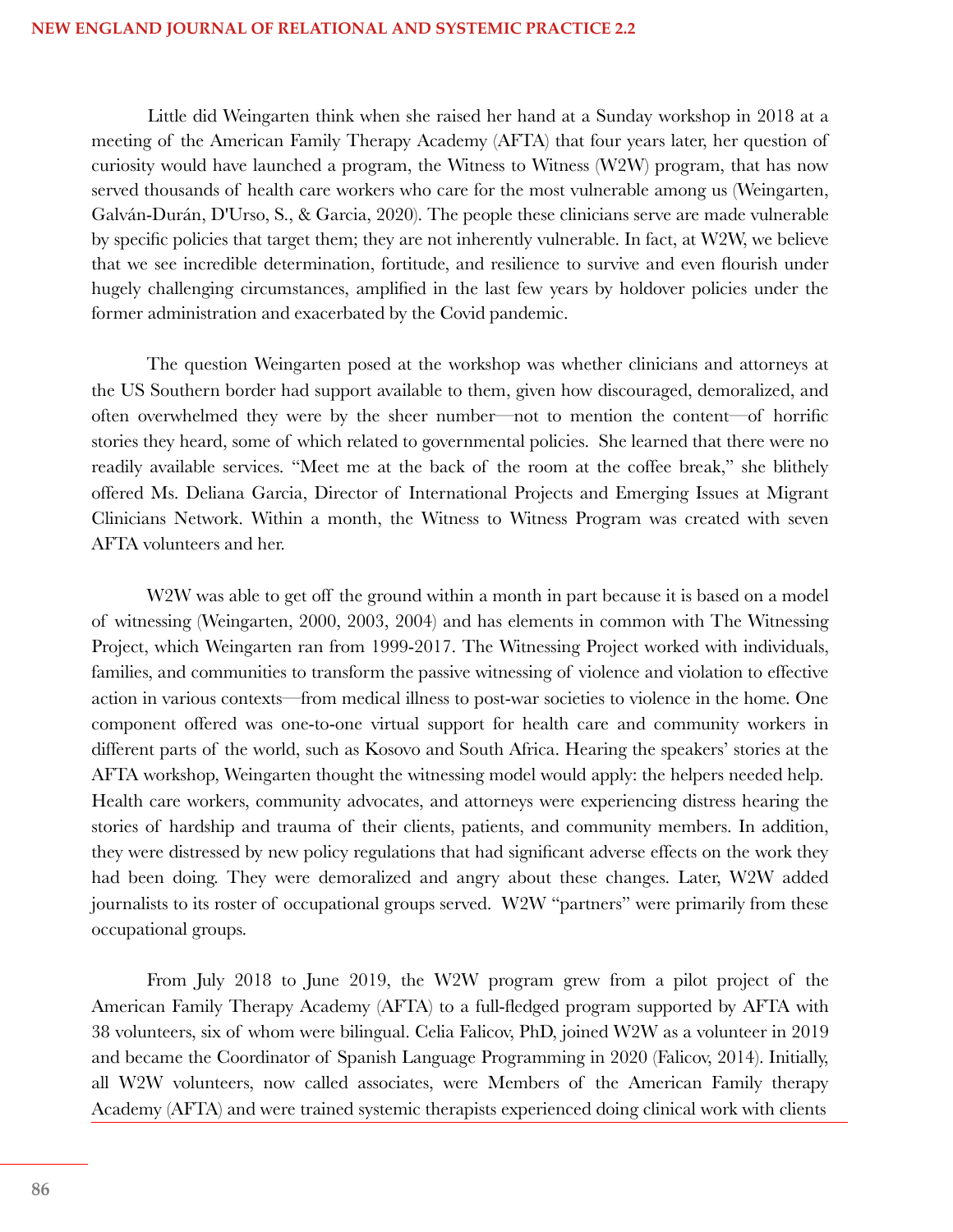with histories of trauma. Although there is a clear onboarding structure with shared training materials, we recognize that each person will apply the concepts of the W2W program in their way. We call this a "uniquely applied standardized approach." W2W associates send a note about each conversation with their partners. Weingarten reviews and de-identifies each note, and then they are independently rated by an outside rater. The average rating on a 1-5 Likert point scale of helpfulness to the partner on the hundreds of notes W2W has received is 4.8.

Over time, and into early 2020, but before the SARS-COV2 pandemic began in earnest in the United States, in response to different kinds of service requests, W2W evolved to offer four components (see Figure 1). We continued the one-to-one conversational partnerships between trained trauma-informed clinicians and healthcare workers, attorneys, and journalists. The W2W associates offer deep listening to the partner's story of their work and its challenges; take an inventory of the person's current internal and external resources both in the present and the past; help with the removal of barriers to those resources, and develop a personal toolkit to handle stress. While the conversations may be therapeutic, the W2W associates do not offer therapy.

By October 2019, we had added three other components. The second component was psychoeducational and consisted of webinars and written materials. There are now over 15 webinar topics, each given with multiple variations depending on the audience. The very first webinar provided information meant to frame the helpers' situation as one in which an aware but under-resourced witness suffers from empathic distress, a term that covers burnout, secondary and vicarious traumatization. We prefer the term empathic distress for it situates the distress people feel in the realm of the everyday. Weingarten's work for decades has been to do just that. The point is made at length in Common Shock: Witnessing Violence Every Day; How we are harmed, how we can heal.

The third component W2W offered was facilitated peer support groups for attorneys. These groups began in October 2019 and seemed the most effective means to counter isolation and sustain social support. The groups were offered through various networks and drew attorneys from all over the US working in all facets of immigration law with children, adults, and families. All the attorneys spoke about their dedication to their work and the often unbearable conditions they faced under the Trump Administration. One attorney described how her office colleagues had coined a term for their Monday morning distress when they received notice of new policies. They called it "Monday morning in-box trauma," vividly capturing the experience of so much of the work they had been doing becoming null and void as new policies replaced the ones under which they had previously worked.

The fourth component was trauma-informed consultation to the organizations that employ the attorneys and health care workers we serve. We know from the volunteers' conversation notes that staff-level workers feel inhibited from exposing their distress to their co-workers and that their supervisors feel ill-equipped to handle the distress of their staff. Weingarten developed a workplace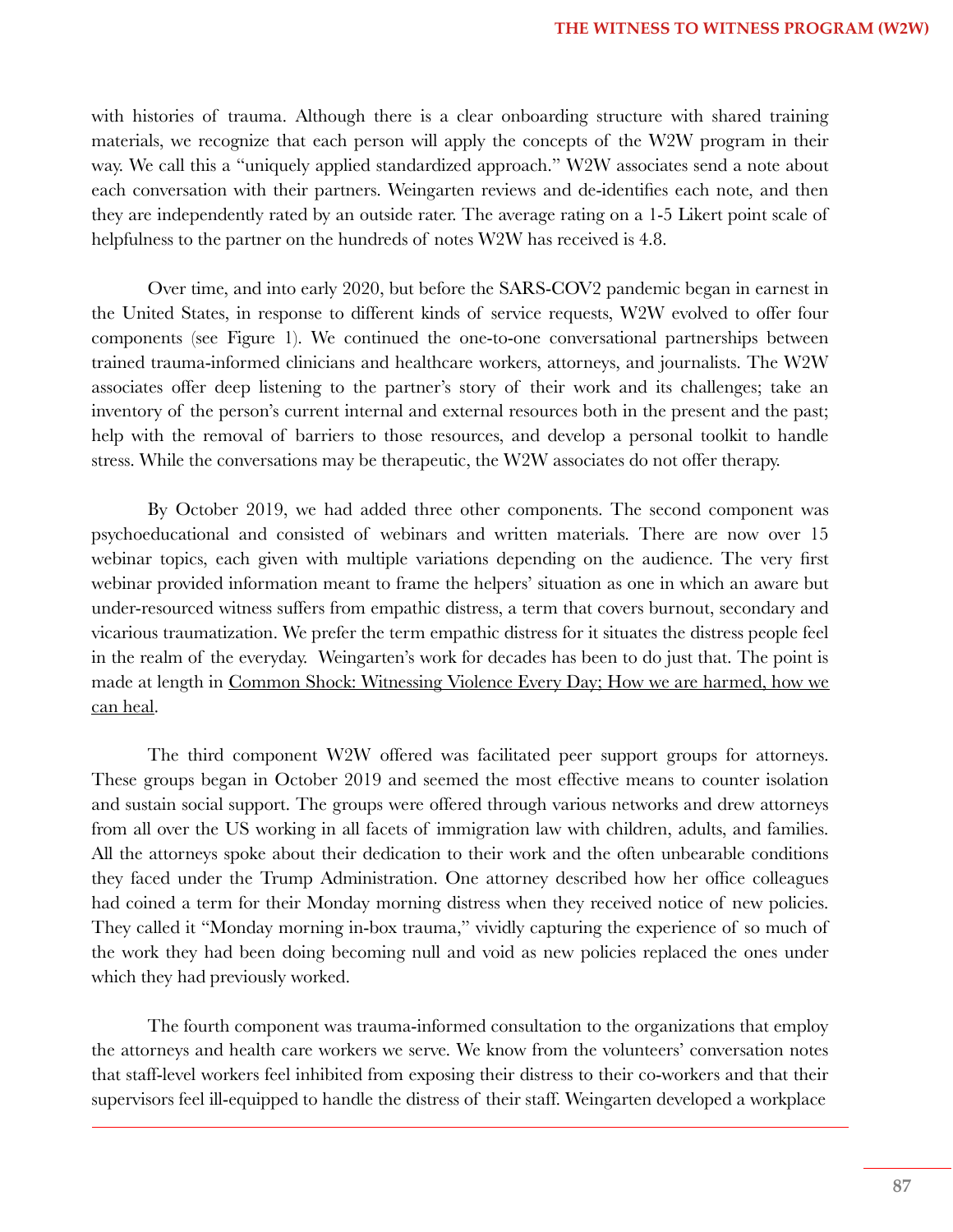environment survey that was distributed to multiple organizations. The analysis of the responses provided a clear focus for our systemic effort to support attorneys and health care workers. From the survey and qualitative interviews, we learned that managers were the most in need of support, for they were caught in an organizational sandwich, as it were, needing to satisfy the productivity demands of upper management while also supporting overly taxed staff who often found the directives from upper management inimical to delivering the kind of care they preferred to offer.

By the fall of 2019, Weingarten was aware that the administrative tasks associated with implementing W2W exceeded her capacity. Working 60 hours a week, she was becoming a candidate for her own program and hardly a model of how to do social justice work in alignment with self-care. W2W had done several webinars for Migrant Clinicians Network (MCN's), and Deliana Garcia was still a source of referrals to the program. It was a happy day when MCN's CEO, Karen Mountain, called Weingarten in December 2019 to ask whether she would like to move W2W into MCN so that they could offer trauma-informed services to their constituents, primarily health care workers in Federally Qualified Health Care Centers, serving migrants, immigrants, rural and populations with multiple vulnerabilities.

W2W joined MCN in February 2020, and that relationship, which exists to this day, has been entirely felicitous. MCN has a majority of Latinx staff, and collaborating with MCN colleagues has allowed W2W to conduct its work in a culturally respectful and linguistically appropriate way. Within the first month, it became clear that all our efforts needed to pivot to include the impact of the pandemic on health care workers, their families, their patients, and their institutions. We did this by continuous iteration, utilizing feedback from every encounter—whether a one-to-one conversation, a set of responses on a webinar Chat, or a peer support group conversation—to craft responsive content. In the case of a webinar, feedback from discussions one week might change the emphasis of a webinar given the following week. We were able to stay nimble due to the support of so many staff at MCN who worked with W2W. By July 2021, W2W had two full-time staff in addition to me: Jessica Calderon-Gomez, BS, who came on board fulltime in June 2020, and Pamela Secada, MPH, who joined full-time in July 2021.

While the four primary components of W2W have stayed the same, we want to focus on the handouts and blogs, for these provide good examples of time sensitivity, the clinical perspective we favor at W2W, our commitment to cultural and linguistic appropriateness, and our belief that all our work—word by word—must support social justice. The first handout is aptly titled, "How to Help Yourself Now in This Time of Crisis." It was written in the era when many health care workers (HCWs) lacked adequate personal protective equipment, and what was known about how the SARS-COV2 virus spread was still hazy. First, all of the suggestions are based on research; Weingarten reads hours each day on various topics related to our work to ensure the information we provide stands up to scrutiny. Second, the writing is colloquial and accessible. Weingarten writes in English, and then bi-lingual MCN staff translate the W2W work into Spanish. At MCN, we have four Spanish language cohorts, speakers from South America, Central America, Mexico,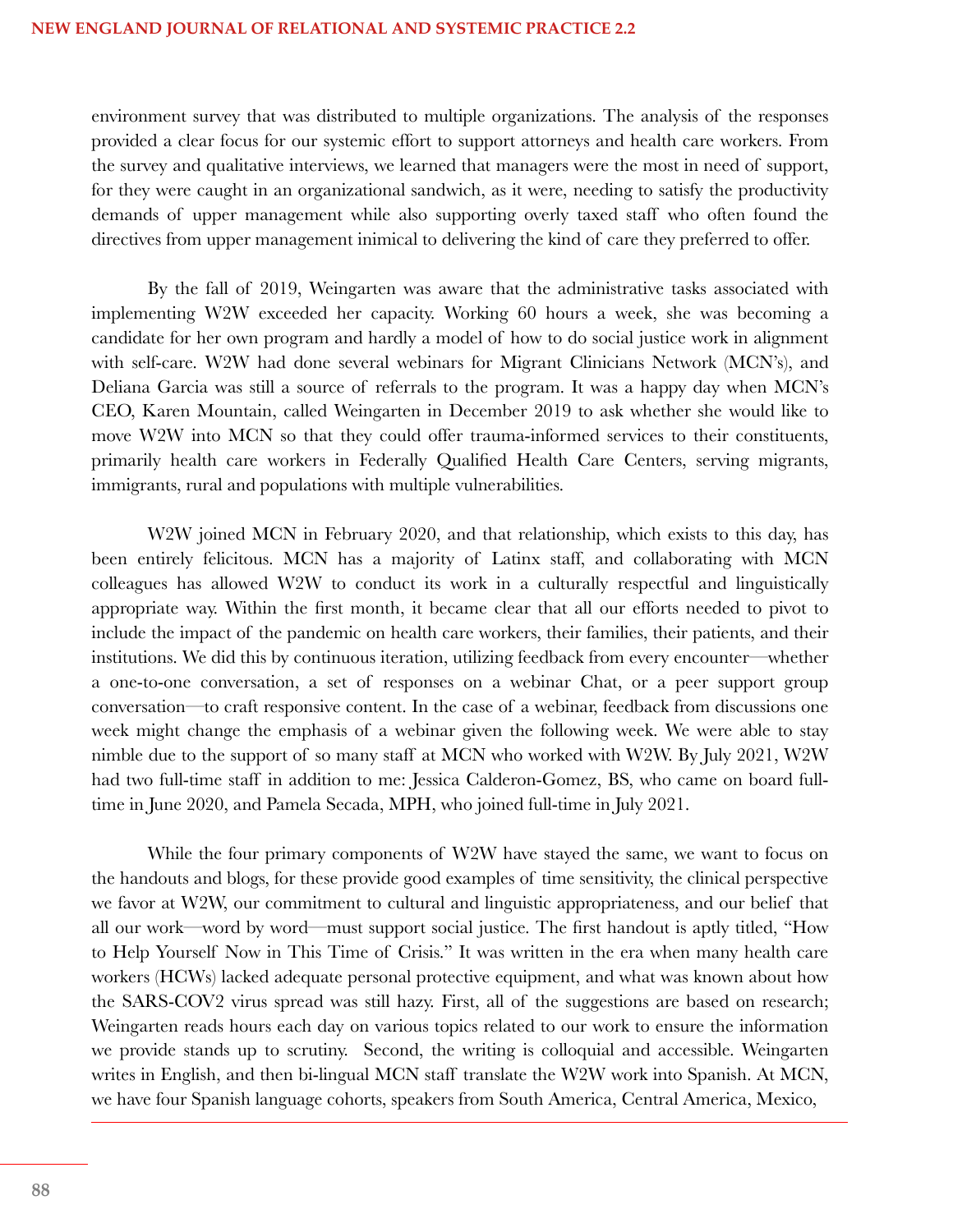and Puerto Rico. All translations are reviewed by staff who hail from each region so that the translations are appropriate to the majority of our Spanish-language constituents. Third, the content must be easily actionable. Fourth, suggestions build in a relational perspective where possible.

A handout on "Coping with Moral Injury" is a good example of making suggestions informed by a systemic, not an individual perspective (Ford, 2019). While "burnout" is often how health care workers describe their experience, in webinars and peer support groups, when we ask, "What difference does it make if you say, 'I'm burnt out' versus 'The conditions of my workplace are burning me out'?" We get near-unanimous consent that the latter feels different and preferable. Thus, our handout that names workplace conditions as producing moral injury makes perfect sense to health care workers (National Academies of Sciences, Engineering, and Medicine; National Academy of Medicine; Committee on Systems Approaches to Improve Patient Care by Supporting Clinician Well-Being, 2019). In this handout, we state that circumstances are producing harm, not the health care worker. We also affirm the importance of a buddy system and, if possible, taking a brief period at the end of a shift to "offer a brief appreciation to those who have served. Preferably the acknowledgment and appreciation can be observed by at least one other person."

As the holidays approached, we created a handout to cope with both the feeling and the logistics of getting together with family and friends during the pandemic, a time when people were still uncertain about how to keep each other safe: "How To Have A Restorative Holiday." In a short space, we address issues related to families who decide to forgo getting together and families that will need to use disease mitigating practices. We also have suggestions for families that will encounter divisive political differences. We affirm a guiding principle of W2W that small is not the same as trivial, whether a moment looking at something beautiful or a brief act of kindness to another person. By the second holiday season, our handout had a different tone, as you can discern in the title: "How To Get Through the Holidays in One Piece, with Tips from Kaethe Weingarten." The first item gives a clear sense of the approach we take: "There is no law that says you have to be happy during the holidays. You can feel what you feel and still have holidays. You can ignore the people around you who are giving you the fisheye for not being cheerful. You are you and they are they."

Since handouts are created in response to what we hear from those who take our webinars and groups, reading the handouts in the order in which they were written provides a commentary on the experience of many health care workers over the two-year course of the pandemic that this article covers, March 2020 to March 2022. When health care workers began experiencing physical abuse, we created a handout on de-escalating tense interactions (National Nurses United, 2021). When we heard how angry health care workers felt at scarce resources going to people who denied the reality of the SARS-COV2 virus, despite themselves being severely ill with it, we created a handout on anger. During one consultation with a team of health care workers, we asked each one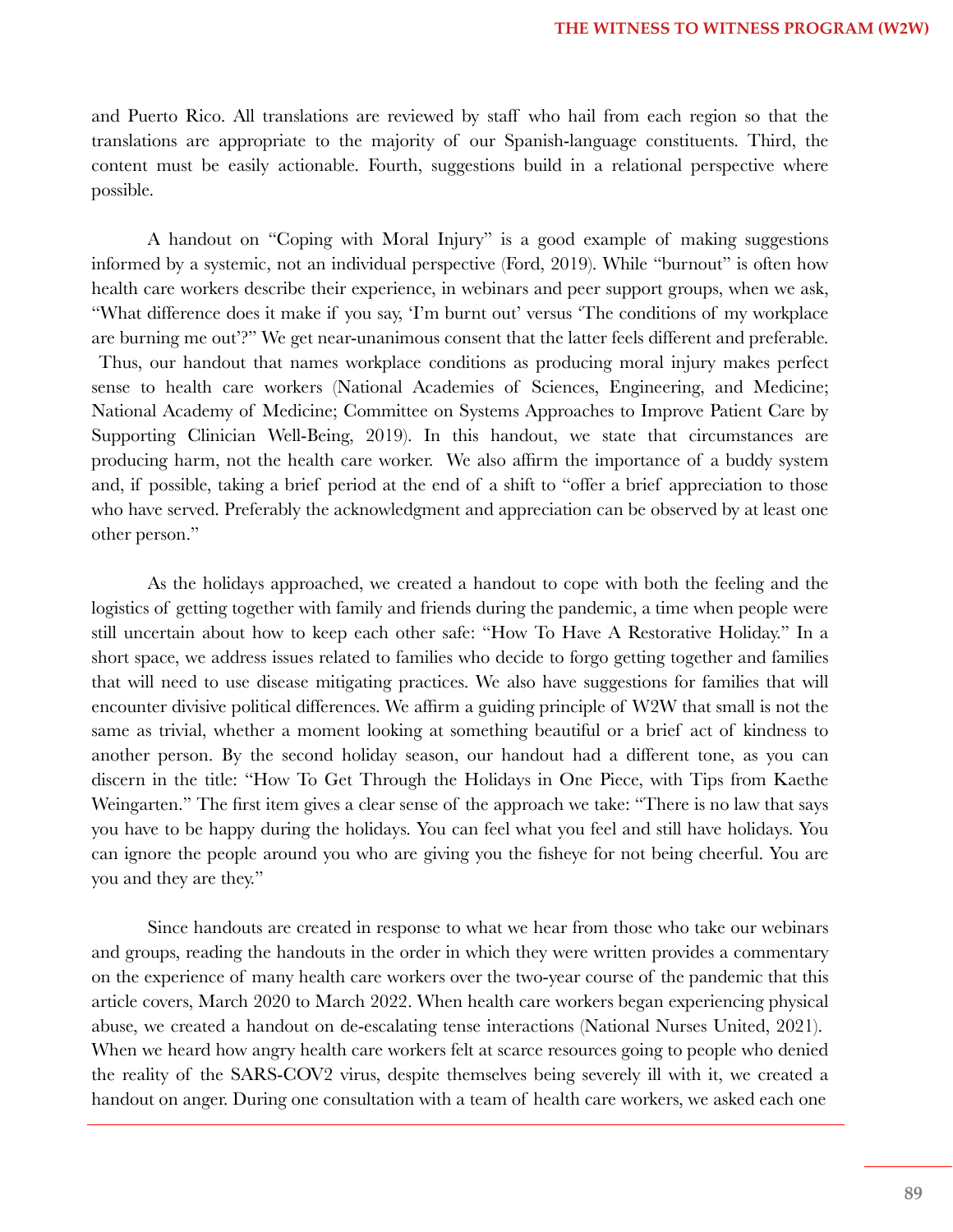of them to create a resource list of 3-5 activities they could do that consisted of reliably comforting activities like praying, listening to a favorite piece of music, or napping. Half of the group could not think of even one activity that brought comfort. Within moments of ending the consultation, Weingarten drafted a handout, "Some Comforting Ideas."

The writing of blogs, which Weingarten does monthly, derives from the same core principles as enunciated above. Weingarten writes with a health care worker in mind, aiming at the intersection of the personal and the professional. The blogs combine research evidence with practical suggestions. MCN produced 190 bogs in 2021, many of them also available in Spanish. Two W2W blogs were in the top six blogs that readers opened and, presumably, read. The first was a blog that used climate activism as an anchor to address how we can remain activists about issues that we care about without getting overwhelmed. A range of tips for how to do that were provided, for instance, "Tip #1: **Remember that you are one person**. Do not set an expectation of yourself that is either too modest or too grandiose. Ask yourself this question: What is within my scope to achieve? Or this question: What can I do myself, and what should I advocate for world, national, state, and/or local leaders to address?" Or, "Tip # 7: **Support your action plan by working with like-minded people**. There are groups taking action on just about any topic you might want to address. It's helpful to work with others on setting goals and taking steps toward those goals."

The second most-read blog addressed the mental health crisis of children in the US (Leeb et al, 2020). That blog offered a range of suggestions, each connected to research and a resource. This is the fifth action step suggested: "My fifth action step is to help children see that the negative experiences they have are likely connected to wider cultural and political issues of our day and that although they are sad and angry about what is happening to them individually, it is likely happening to others who fit a similar category. For many children, helping them see that they are in a targeted group can provide needed perspective. Some children may also be able to mobilize a desire to reach out to other children 'like them' to stick together, be active on behalf of each other, and inspire each other to support causes of special interest to them (Hope, Velez, Offidani-Bertrand, Keels, & Durkee, 2018).

One more example of a blog will make this point. With the staggering death toll in the US, we know that there are likely nine people who are bereaved for each death (Verdery, Smith-Greenaway, Margolis, & Daw, 2020). Mourning the loss of a loved one is an obvious reason for sadness, and the grief one feels is widely understood. However, the pandemic has created many other kinds of losses, and some of these are not so easy to discuss or find support for.

In the blog, Weingarten writes: "I have heard: my cat ran away and is still missing. I lost my job. I was going to take a trip, and I had to cancel it. I've been unable to hug my grandchildren. I miss going to concerts. I don't play basketball with my friends anymore. I had a walking group, and now I walk by myself. I miss going to the grocery store, the plant nursery, my yoga class. My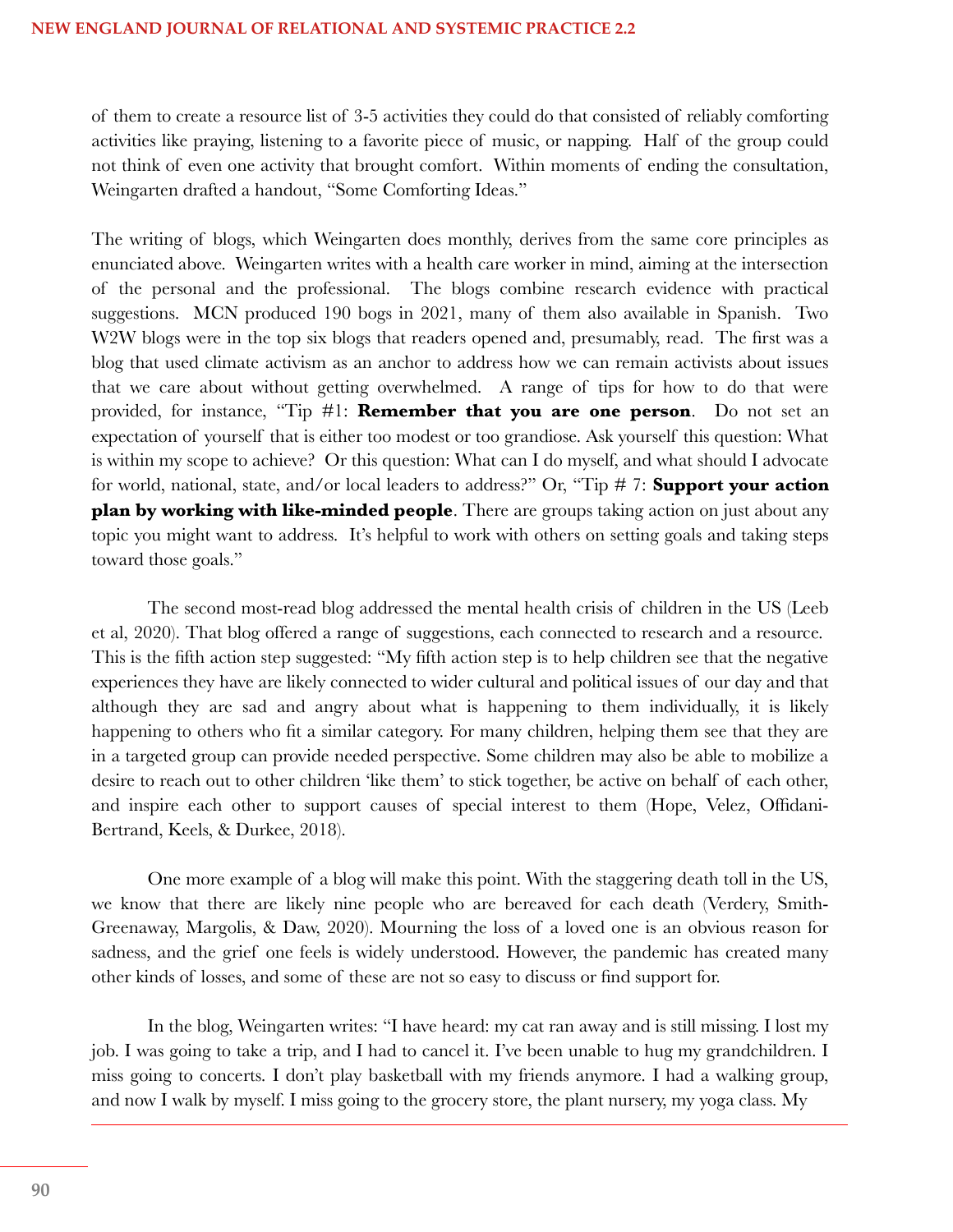extended family missed celebrating every holiday this year. I had a small wedding. I had to move back in with my parents, and I can't find a job. I'm not taking college classes anymore because online learning is hard for me.

"Yet all of these were offered apologetically. It turns out that there is a word for the feeling that one's grief is not legitimate: disenfranchised grief. (Ramadas, & Vijayakumar, 2021). The earliest article I could find for this term dated to 1991, and the number of articles mentioning it was relatively small, 111, compared to listings of articles on grief itself: 12, 927. Even writing about disenfranchised grief is disenfranchised! Disenfranchised grief refers to any grief that goes unacknowledged or is not validated by social norms. This kind of grief is often minimized or not understood, even by those experiencing it. This complicates the grieving process, perhaps even prolonging it.

One more form of grief deserves mentioning. Sometimes losses occur that people don't feel bad about, and then they feel bad about not feeling bad. In one study, a gerontologist found that about 27% of the people in his sample of 1340 adults were estranged from a family member. They did not grieve when the person from whom they were estranged died; they felt relief. But also some felt regret and remorse (Pillemer, 2020)."

#### **Conclusion:**

All the W2W work we do aligns with the values and commitments that have animated the work we have each done for the entirety of our professional lives. This is great good fortune. The underlying principles we have articulated allow us to act on our shared commitment to health justice and equity.

Our W2W work, whether the peer support groups, the handouts, or the blogs, is based on a set of social justice principles. These principles include: 1. We apply systemic family principles to communities for the purpose of social justice and health justice. 2. We work non-hierarchically both internally and externally. 3. We collaborate with a range of community groups, including immigrant legal organizations and community health centers. 4. Our work is explicitly political and anti-racist. 5. We frankly discuss institutional betrayal and systems of oppression, both recent and historical. 6. We focus on well-being, talking with people about what they want in their lives. 7. We address health disparities from a human rights perspective. 8. All our work is culturally respectful and linguistically appropriate. 9. Our ideas about individual resilience are nested within ideas about family, community, the natural world, cultural, religious, and spiritual sources of resilience.

We are a small team and a relatively small organization with a deep bench of knowledge and practical experience. This allows us to be nimble enough to pivot our attention where immediate circumstances call us. And our attention is called. It is our great privilege and honor to respond to the calls.